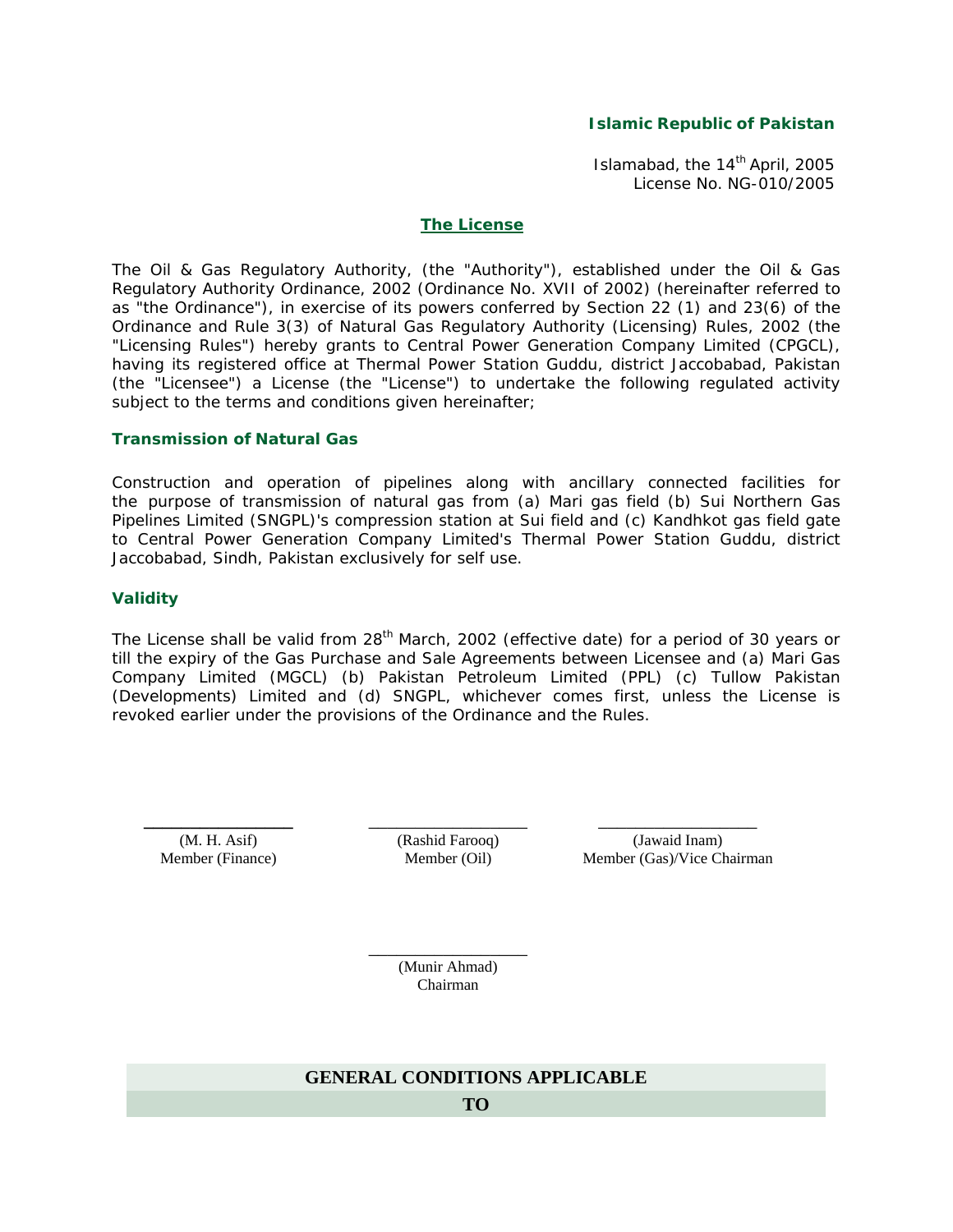# **THE LICENSEE**

# **General Conditions Applicable to the Licensee**

## **1. Definitions**

- 1.1. Words and expressions used in the License but not defined, unless the contrary intention appears, shall have the same meaning as are assigned to them in the Ordinance and the Rules.
- 1.2. The following words shall have the following meanings:
	- 1.2.1. "Gas Purchase and Sale Agreements" means:
		- 1.2.1.1. Principal agreement dated 24<sup>th</sup> April, 1984 between Fauji Foundation (Subsequently replaced by MGCL) and Water and Power Development Authority (WAPDA) (Subsequently replaced by CPGCL), as amended by supplemental agreement dated 9<sup>th</sup>February, 2002, as amended from time to time, for supply of Mari gas to Guddu Thermal Power Station;
		- 1.2.1.2. Principal agreement dated 31<sup>st</sup> December, 1986 between PPL and WAPDA (Subsequently replaced by CPGCL), as amended by 1<sup>st</sup>and  $2<sup>nd</sup>$  supplemental agreements dated  $21<sup>st</sup>$  December, 1989 and 1<sup>st</sup> January, 1993, as amended from time to time, for supply of Kandhkot gas to Guddu Thermal Power Station;
		- 1.2.1.3. Principal agreement dated  $26<sup>th</sup>$  March, 1999 between Tullow Pakistan (Developments) Limited and WAPDA (Subsequently replaced by CPGCL), as amended from time to time, for supply of Sara/Suri gas to Guddu Thermal Power Station;
		- 1.2.1.4. The agreement under execution between SNGPL and CPGCL for supply of Zamzama gas to Guddu Thermal Power Station; and
		- 1.2.1.5. Any extension or renewal of the above stated agreements or any new gas purchase and sale agreement.
	- 1.2.2. "Licence" means this licence and any amendment, modification, extension or renewal thereof under the provisions of the Ordinance and the Rules; and
	- 1.2.3. "Rules" means the rules made under the provisions of the Ordinance.

 1.2.4 Any reference to a statute or a delegated legislation shall be deemed to mean and include its modification, amendment,

replacement or substitution by a subsequent law.

## **2. Renewal, Modification, Revocation of Conditions and Early Termination of License**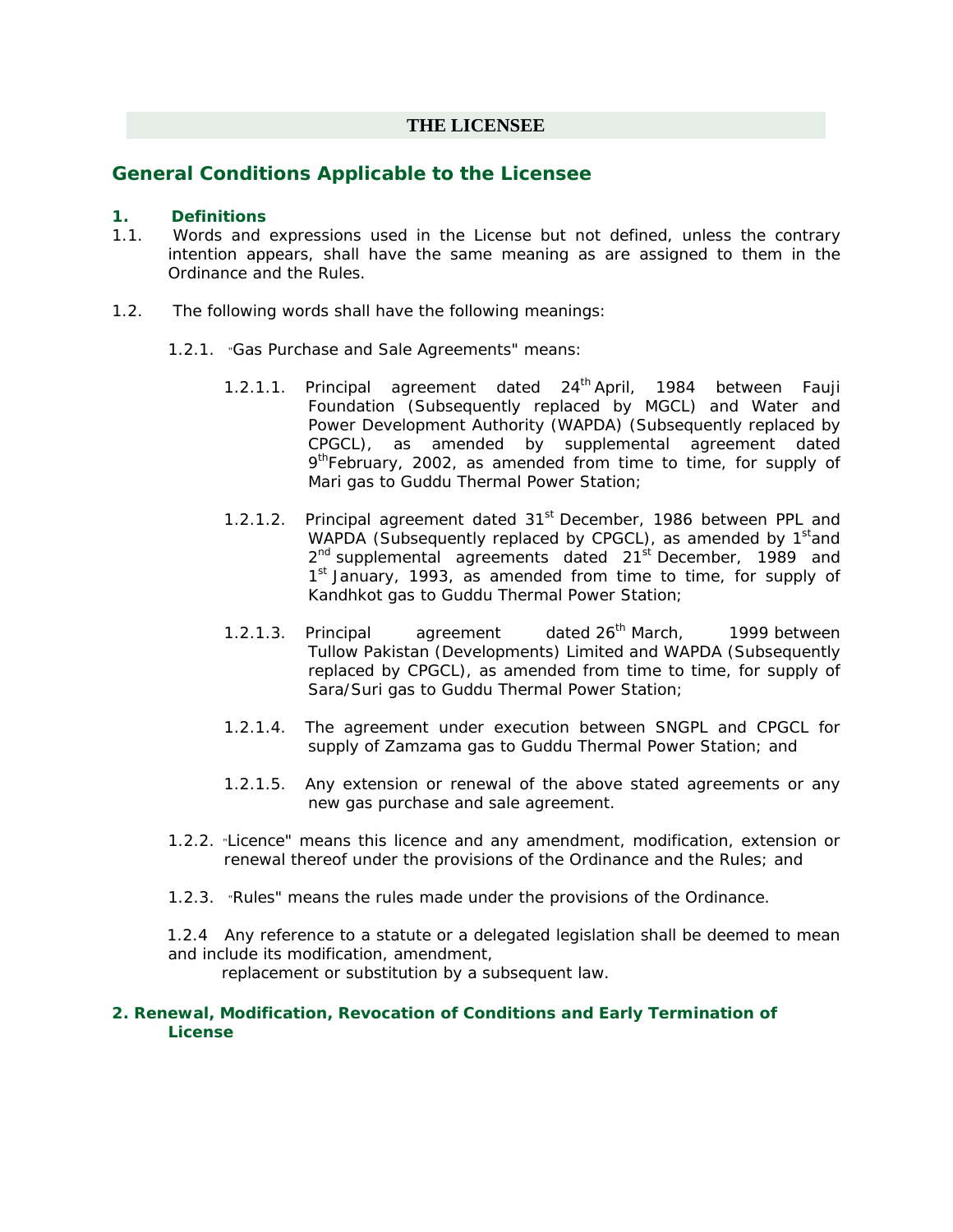- 2.1. On an application made by the Licensee to the Authority at least two years prior to the expiry date of the Licence, the Authority may renew the Licence or the terms and conditions thereof in accordance with the provisions of the Ordinance and the Rules.
- 2.2. The terms and conditions of the Licence may be amended, varied, modified, extended or revoked in accordance with the provisions of the Ordinance and theRules.
- 2.3. On an application by the Licensee, for an early termination of the Licence with 2 (two) years prior notice, the Authority may terminate the Licence in accordance with the provisions of the Ordinance and the Rules.

# **3. Compliance with Laws**

- 3.1 The Licensee shall ensure that it complies at all times with the applicable laws of Pakistan and in particular with the provisions of the Ordinance and the Rules.
- 3.2 The breach of any provision of the Ordinance or the Rules shall be deemed to be a breach of the terms and conditions of the Licence.

# **4**. **Gas Sale or Utilization of Transmission Capacity**

- 4.1. The Licensee shall not sell gas to any person without obtaining a Licence from the Authority, in accordance with the provisions of the Ordinance and the Rules.
- 4.2. The Licensee shall not provide its transmission capacity to any other person without obtaining prior approval of the Authority, in accordance with the provisions of the Ordinance and the Rules.

## **5. Fee**

5.1 The Licensee shall not be liable to pay annual fee, as long as, it is carrying out the regulated activity of transmission of natural gas exclusively for self use.

# **6. Maintenance of Record and Provision of Information**

6.1. The Licensee shall keep complete and accurate record and data regarding the transmission of natural gas as may be required for the purpose of this Licence in appropriate manner. The Licensee shall provide to the Authority promptly upon its request such documents, records or information regarding the transmission of natural gas as the Authority may require pursuant to the Ordinance, the Rules, and the Regulations made thereunder.

#### **7. Miscellaneous**

- 7.1. The Licensee shall conform to the requirements of the Pakistan Environmental Protection Act, 1997 (XXXIV of 1997), as amended from time to time.
- 7.2. The Licensee shall locate, design, construct, operate and maintain its facilities in strict accordance with the technical and other standards prescribed by the Authority and in a manner so as not to endanger public health or safety.